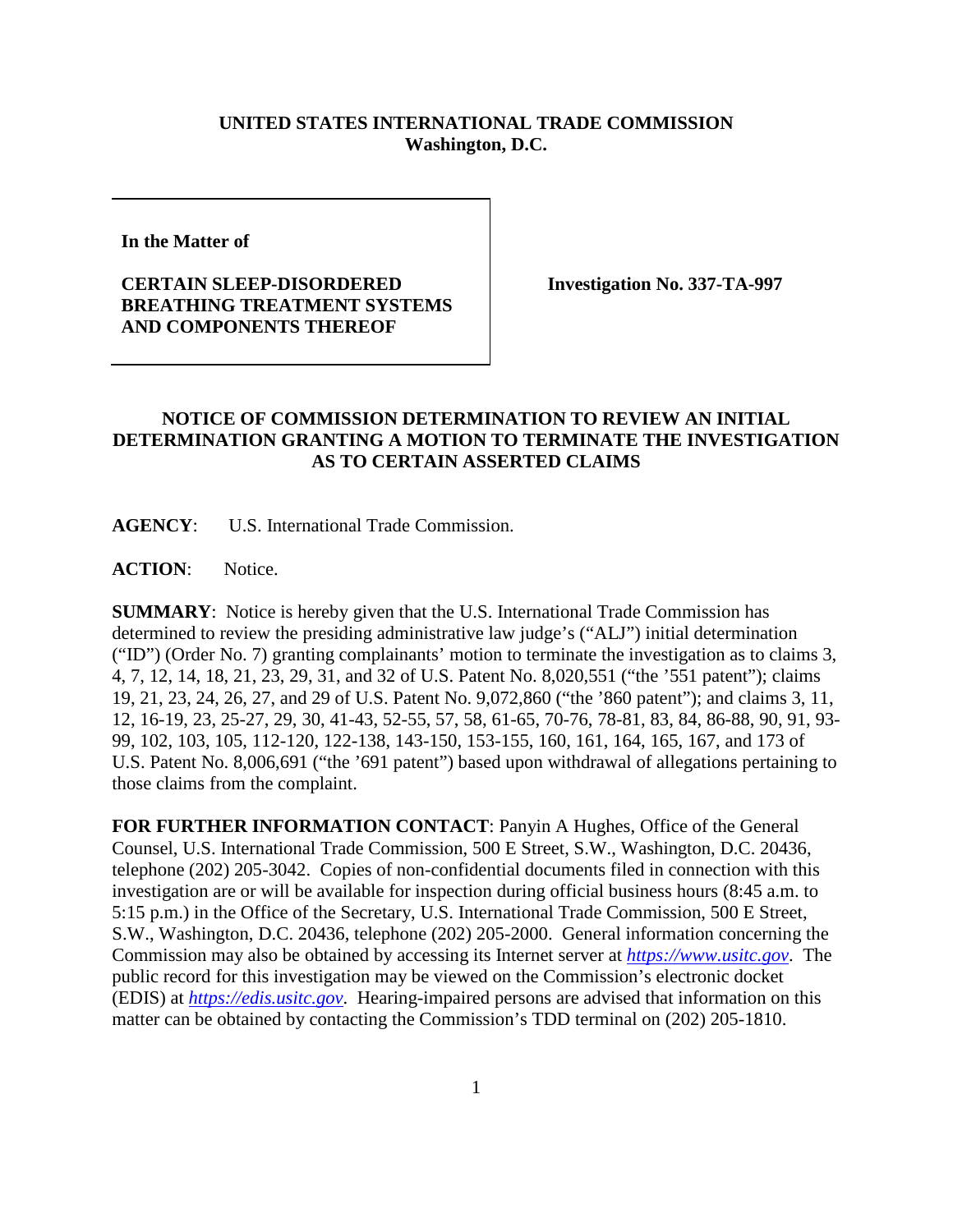**SUPPLEMENTARY INFORMATION**: The Commission instituted Inv. No. 337-TA-997 on May 18, 2016, based on a complaint filed by ResMed Corporation of San Diego, California; ResMed Incorporated of San Diego, California; and ResMed Limited of New South Wales, Australia (collectively, "ResMed"). 81 *Fed. Reg.* 31255-56 (May 18, 2016). The complaint alleged violations of section 337 of the Tariff Act of 1930 (19 U.S.C. § 1337) in the importation into the United States, the sale for importation, and the sale within the United States after importation of certain sleep-disordered breathing treatment systems and components thereof that infringe one or more claims of U.S. Patent No. RE44,453; the '551 patent; the '691 patent; and the '860 patent. The notice of investigation named the following respondents: BMC Medical Co., Ltd. of Beijing, China; 3B Medical, Inc. of Lake Wales, Florida; and 3B Products, L.L.C., of Lake Wales, Florida (collectively "BMC"). The Office of Unfair Import Investigations ("OUII") is not participating in the investigation.

On August 5, 2016, ResMed filed a motion to terminate the investigation as to claims 3, 4, 7, 12, 14, 18, 21, 23, 29, 31, and 32 of the '551 patent; claims 19, 21, 23, 24, 26, 27, and 29 of the '860 patent; and claims 3, 11, 12, 16-19, 23, 25-27, 29, 30, 41-43, 52-55, 57, 58, 61-65, 70- 76, 78-81, 83, 84, 86-88, 90, 91, 93-99, 102, 103, 105, 112-120, 122-138, 143-150, 153-155, 160, 161, 164, 165, 167, and 173 of the '691 patent based upon withdrawal of allegations pertaining to those claims from the complaint. On August 10, 2016, the ALJ found the motion deficient because it did not indicate that the termination was without reservation. On August 15, 2016, ResMed filed a renewed motion to terminate the investigation as to the above-identified claims based upon withdrawal of allegations pertaining to those claims from the complaint. BMC did not oppose the renewed motion. On August 19, 2016, the ALJ issued the subject ID, granting ResMed's renewed motion. The ALJ pointed to Commission Rule 210.21(a) and found that no extraordinary circumstances prohibited granting the renewed motion. No petitions for review of the ID were filed.

The Commission has determined to review the subject ID. A motion for termination of an investigation based on withdrawal of the complaint must comply with Commission Rule  $210.21(a)(1)$ . Commission Rule  $210.21(a)(1)$  requires that the motion "contain a statement that there are no agreements, written or oral, express or implied between the parties concerning the subject matter of the investigation, or if there are any agreements concerning the subject matter of the investigation, all such agreements shall be identified, and if written, a copy shall be filed with the Commission along with the motion." 19 C.F.R. § 210.21(a)(1). While ResMed's initial motion contained the required statement, the renewed motion omits the statement. Thus, ResMed's renewed motion fails to meet this requirement.

ResMed is directed to file a submission with the Commission that supplements its renewed motion with a statement that complies with Commission Rule 210.21(a)(1). ResMed's supplemental submission to the Commission must be filed by September 29, 2016. Any responses to ResMed's submission must be filed by October 7, 2016.